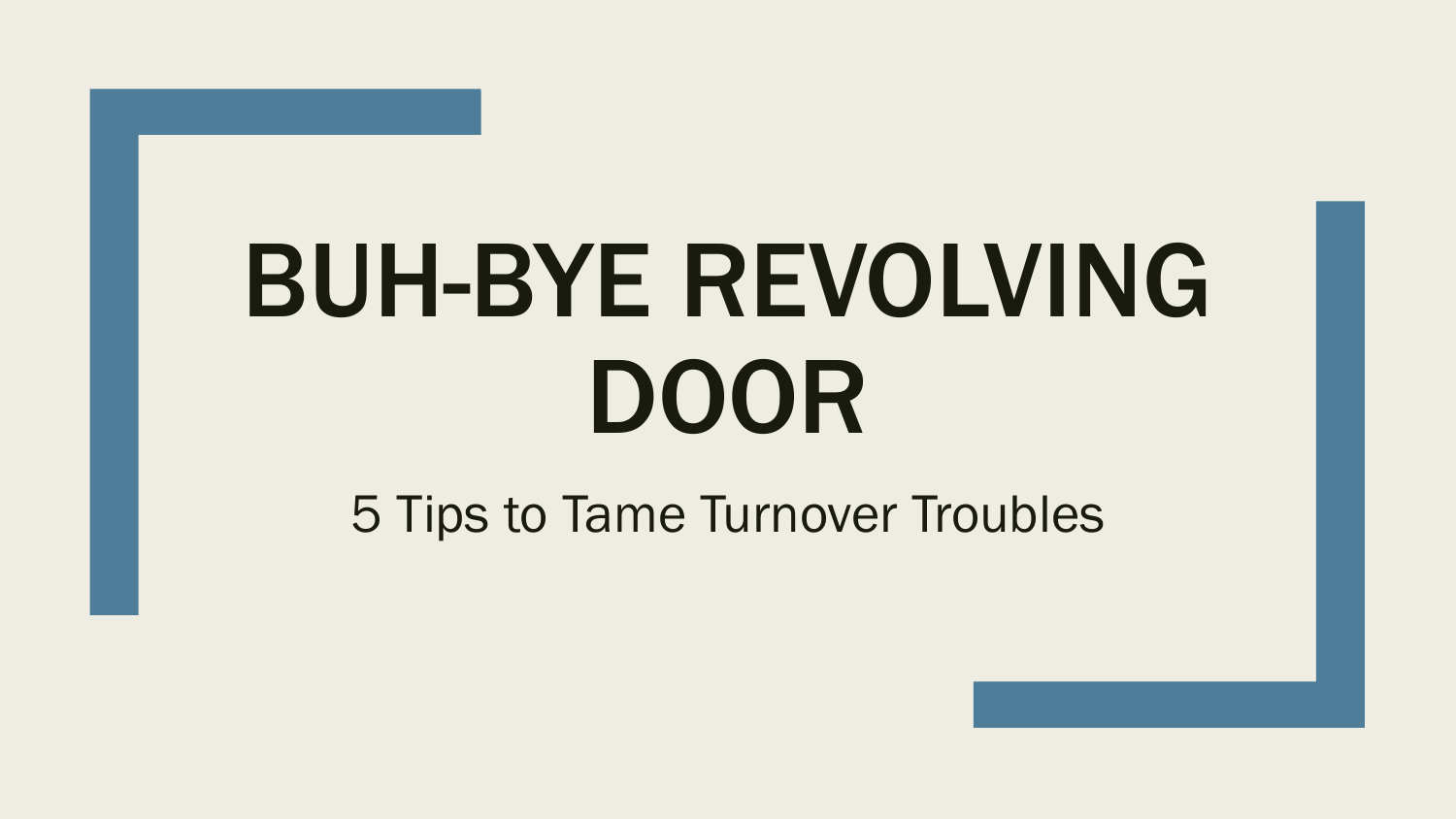## Today, we'll discuss

- What is turnover?
- How do you determine your annual turnover rate?
- Why you should care about reducing turnover
- 5 retention strategies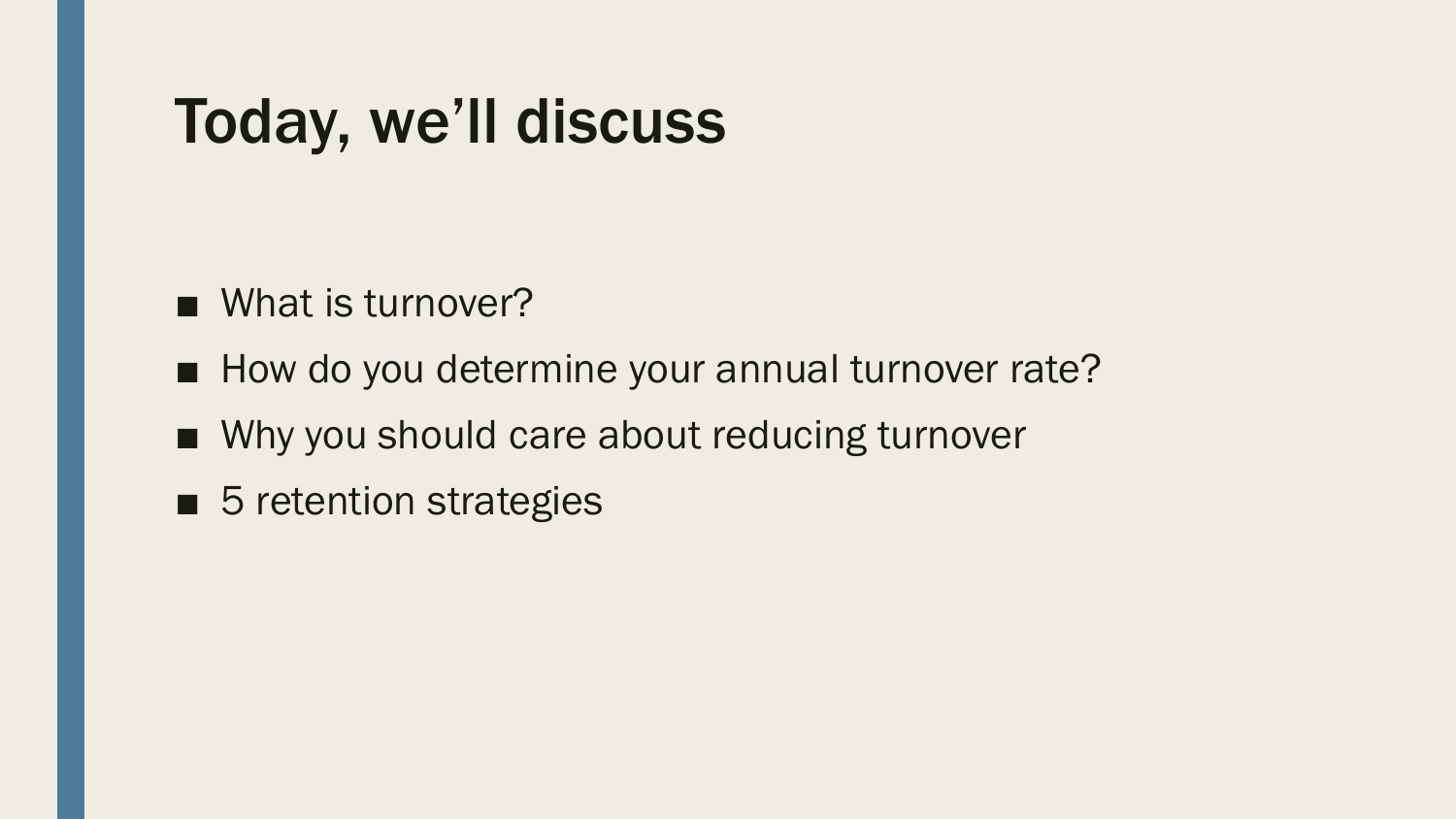### Imagine this…

Your small firm is doing great the one day you discover...

- A paralegal has been posting inappropriately on social media
- Another employee has been padding her hours
- Your lead paralegal resigns with no notice or reason
- Your new hire calls in the morning of her first day to say she has another job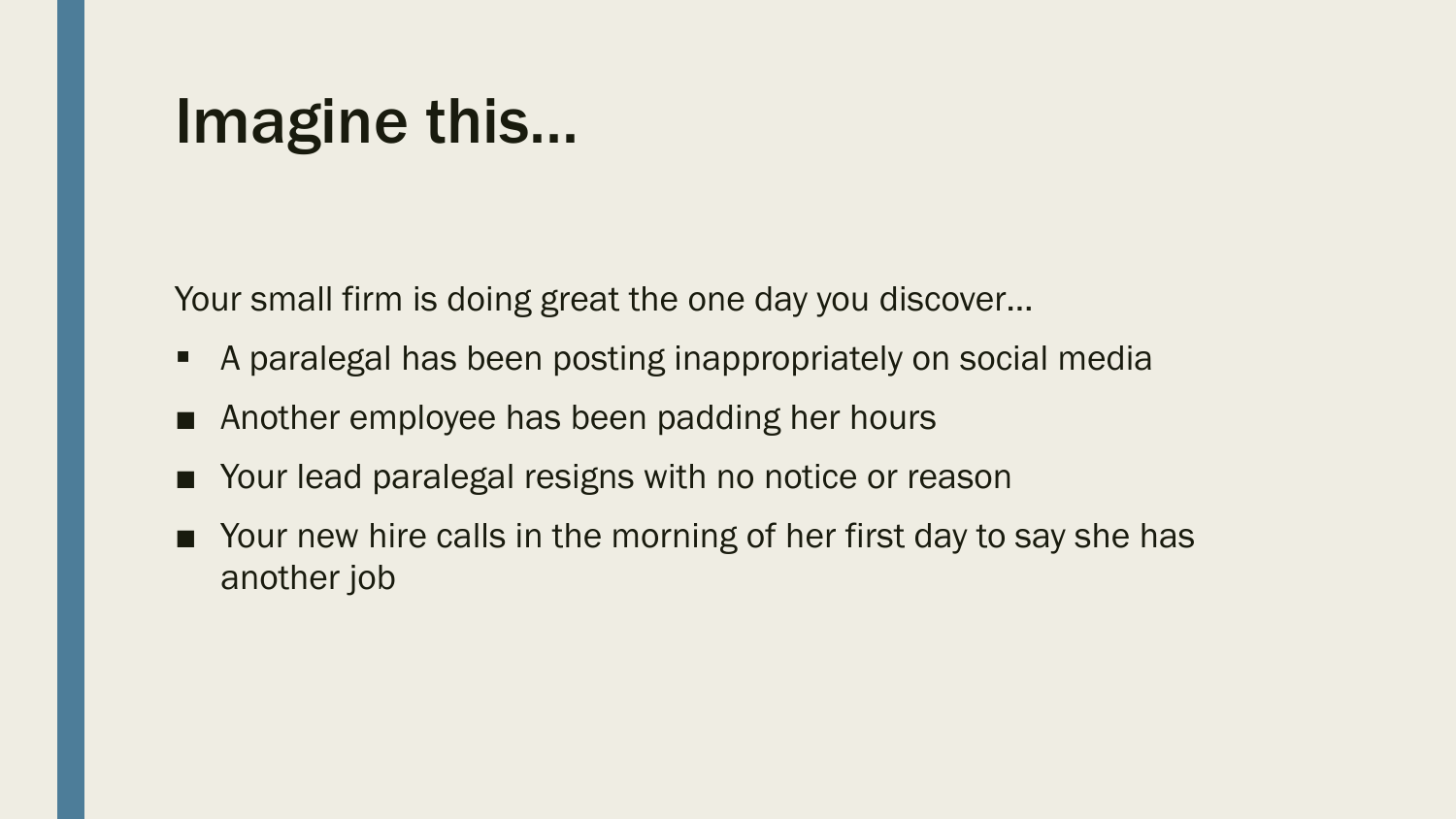### What is turnover?

Turnover is when an paralegal leaves your firm and will be replaced. It's different than a layoff situation

- Involuntary Turnover- employee is terminated for poor job performance or firm violations
- Voluntary Turnover-employee decides to leave your firm voluntary (this includes 'quick quits')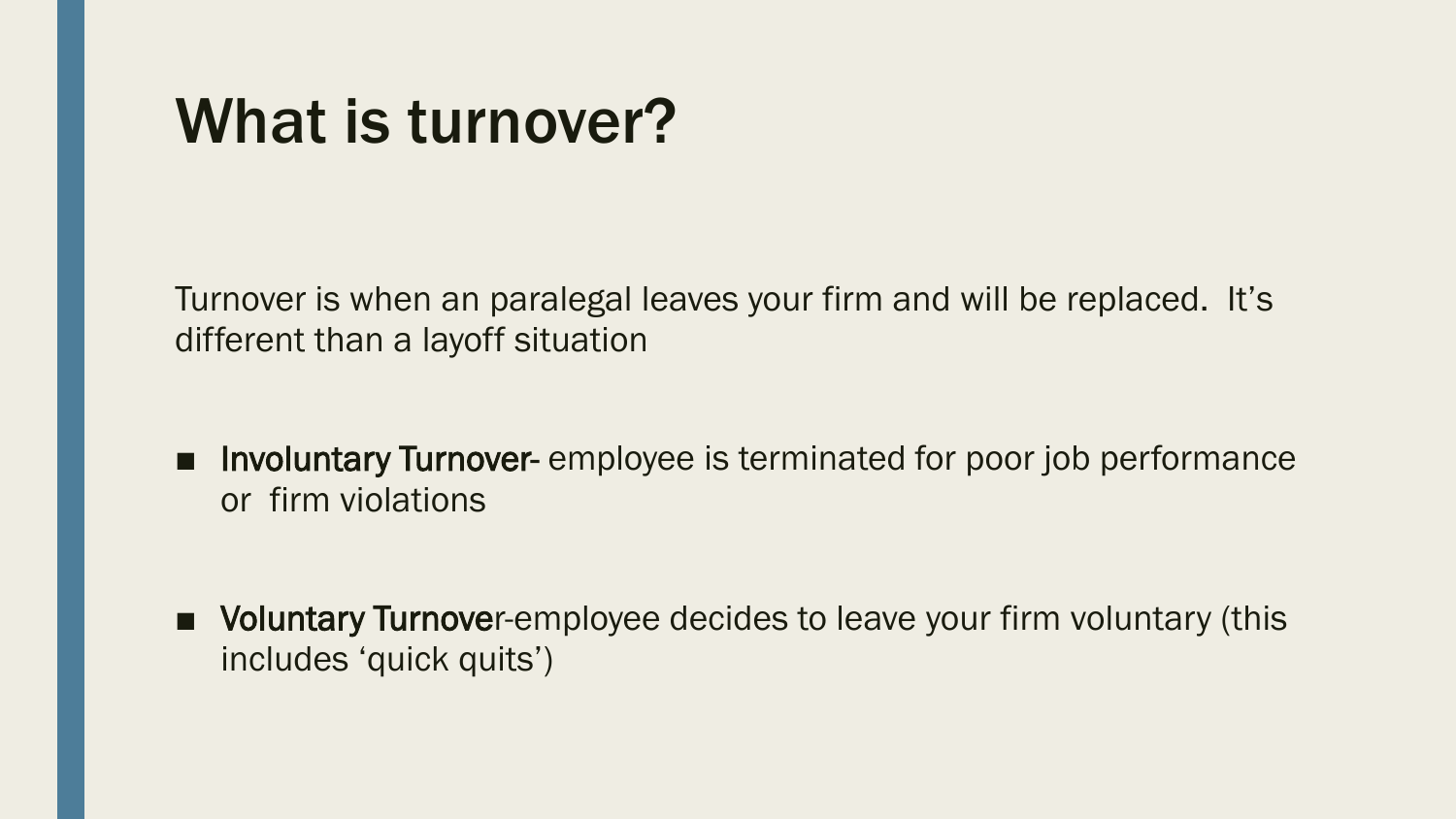## How do you calculate your Turnover rate?

Annual turnover=

Employees who left/average number of employees for the year X 100

Ex. 8 employees leave during the year You started the year with 20 employees and ended with 35

20+35= 55/2=27.5 8/27.5=.2909 X 100= 29%

**Officevibe**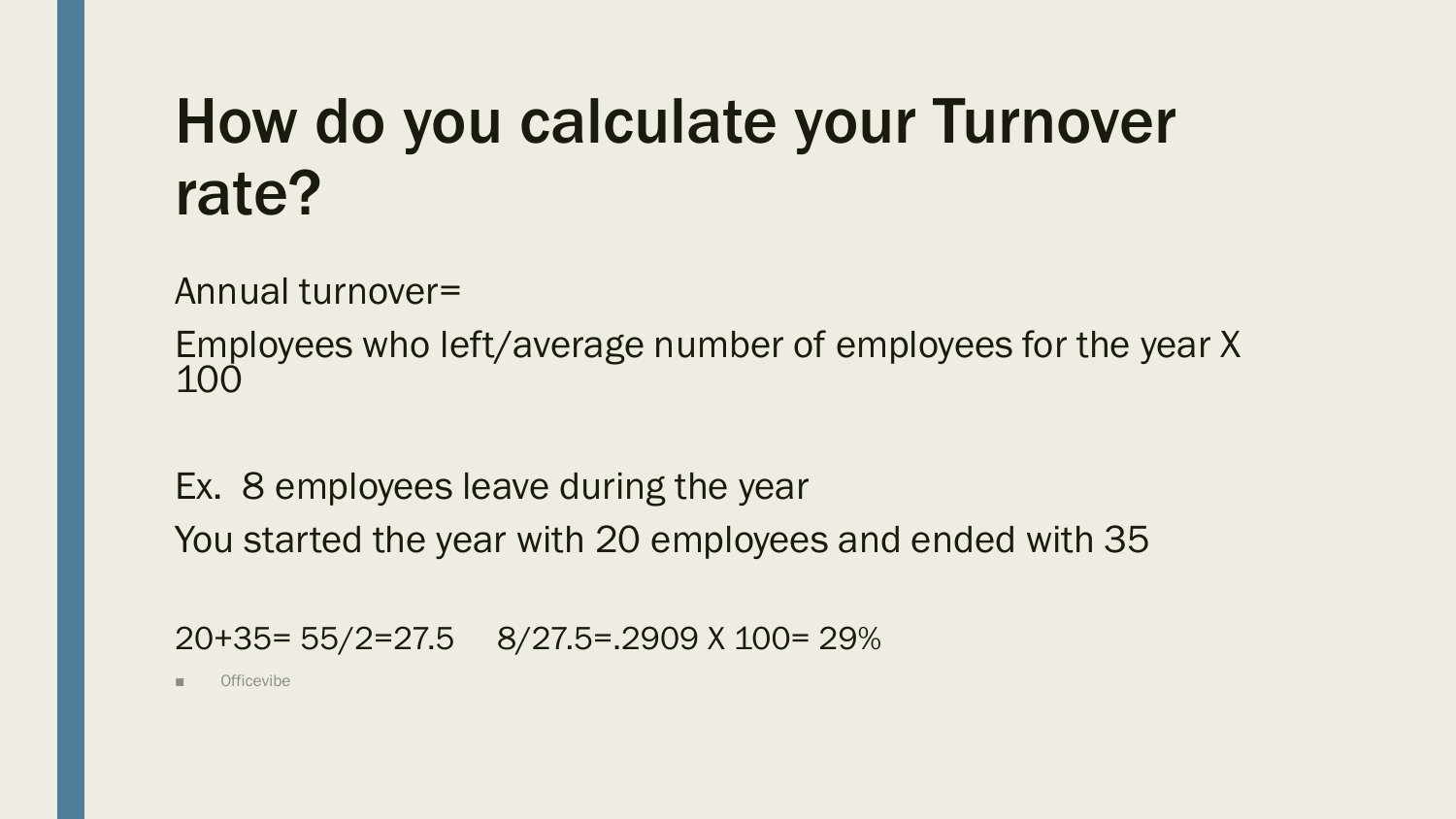### The numbers

■ Attorney turnover doubled from 16.5 in 2016 to 31.9 in 2017 Law360

■ No data available on paralegal turnover rate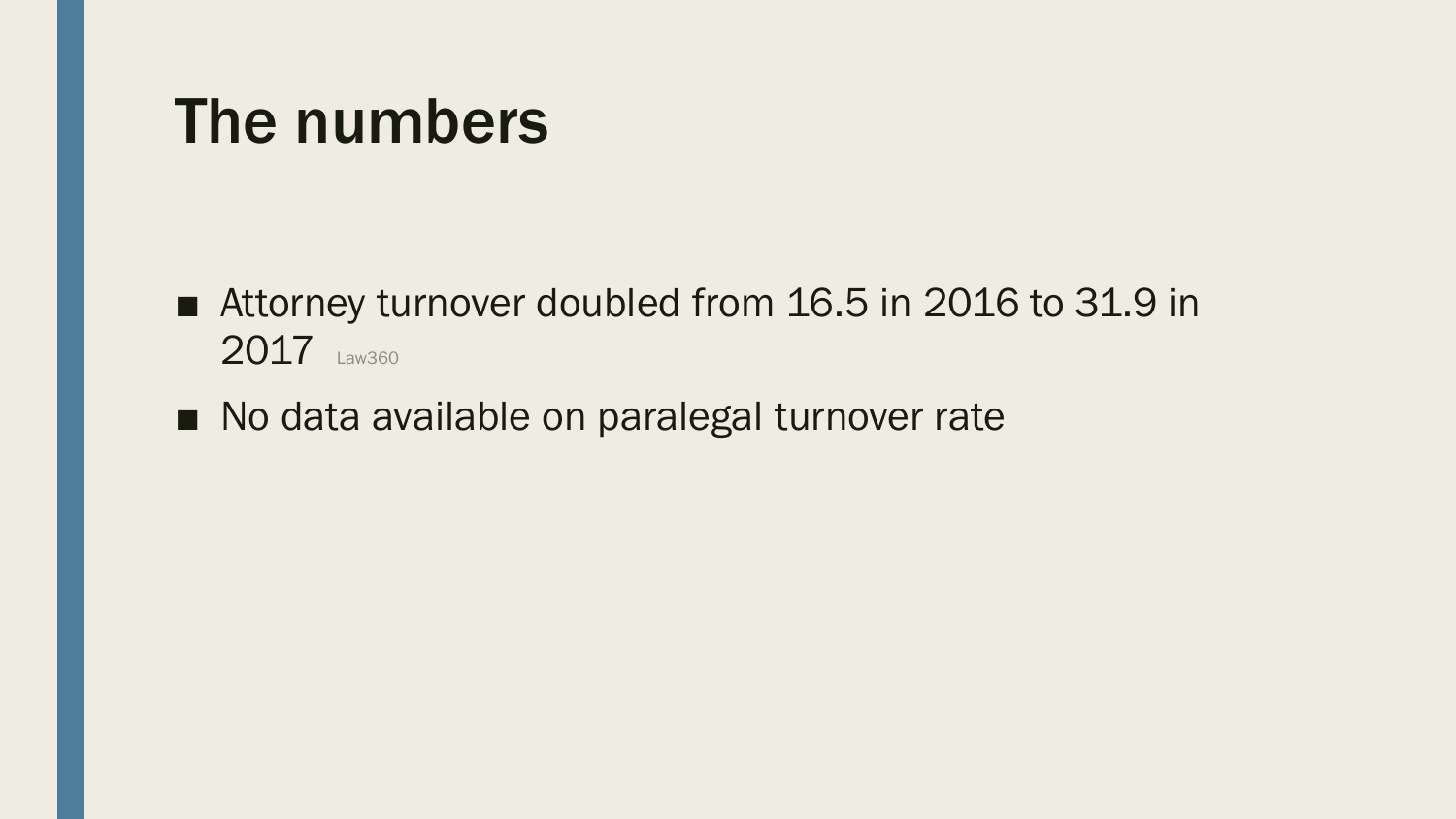### Why should you care about turnover?

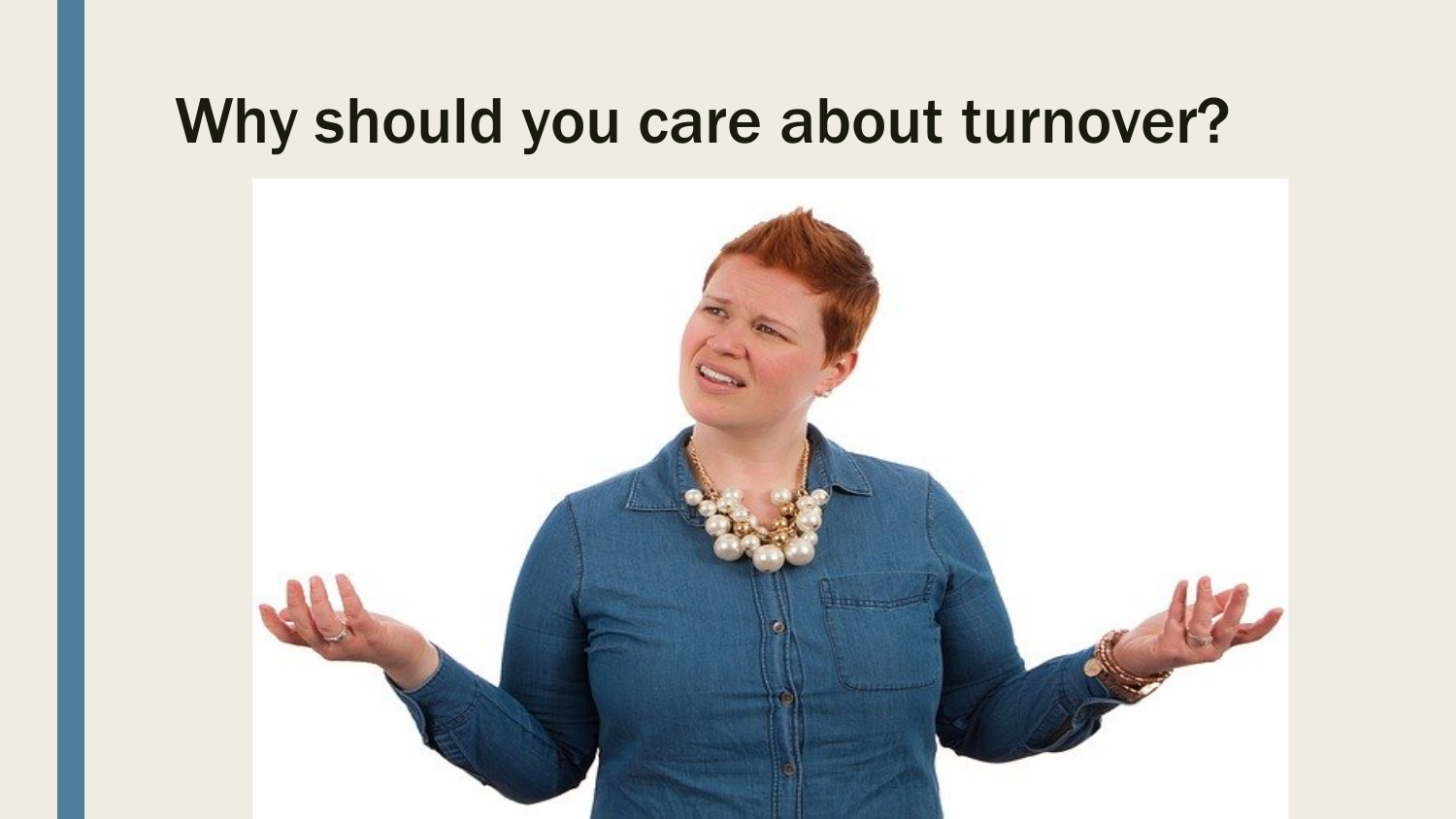### Turnover destroys your…

- Profitability- you have fewer paralegals to bill and the expense of rehiring so profitability goes down
- Productivity- you and others have to devote time to training, reducing billable hours
- Reputation- your clients and colleagues find it suspect to have so many quick staff changes
- Firm culture- your team becomes distracted and may feel psychologically unsafe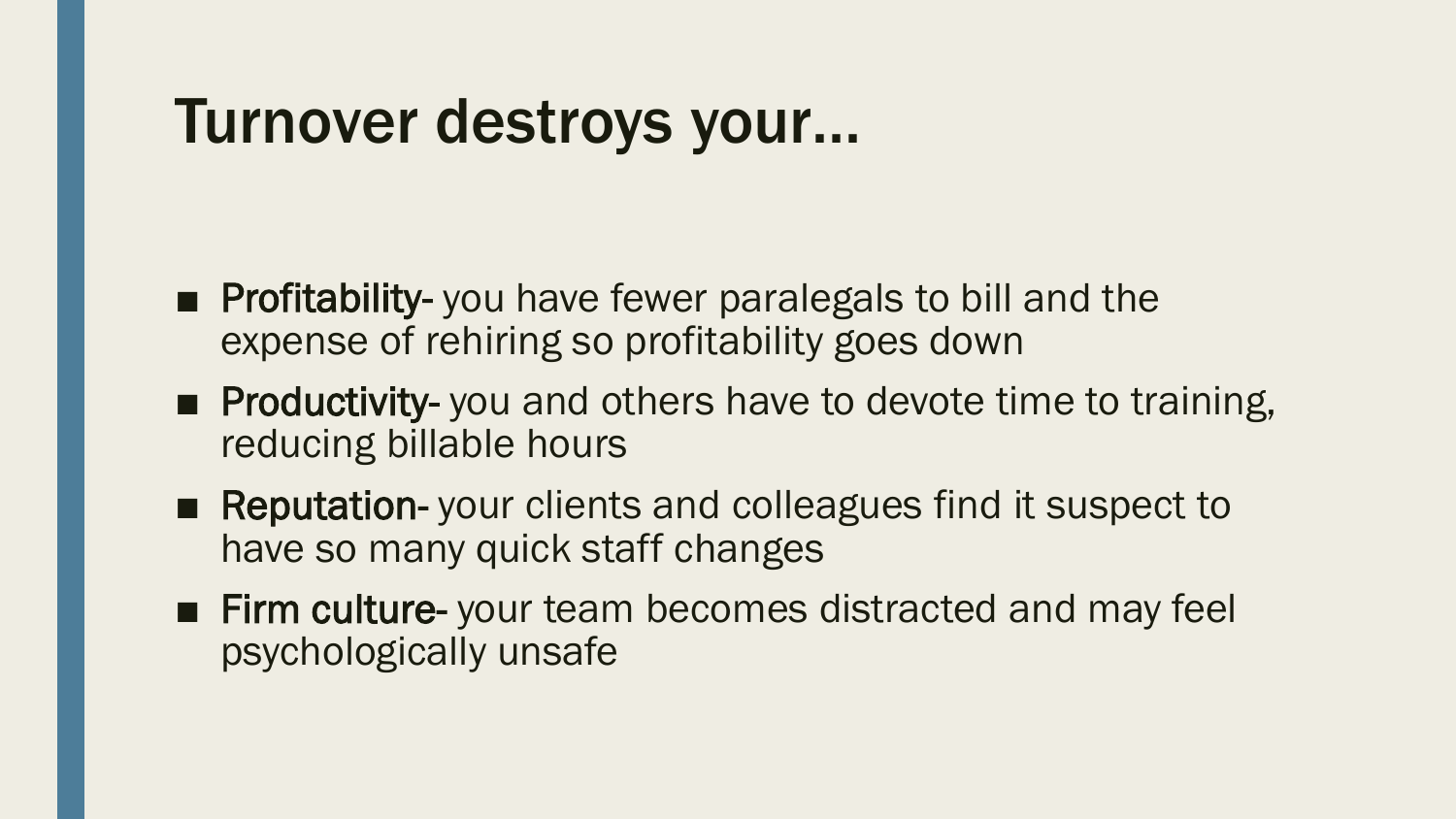## WHAT CAN YOU DO?

To reduce turnover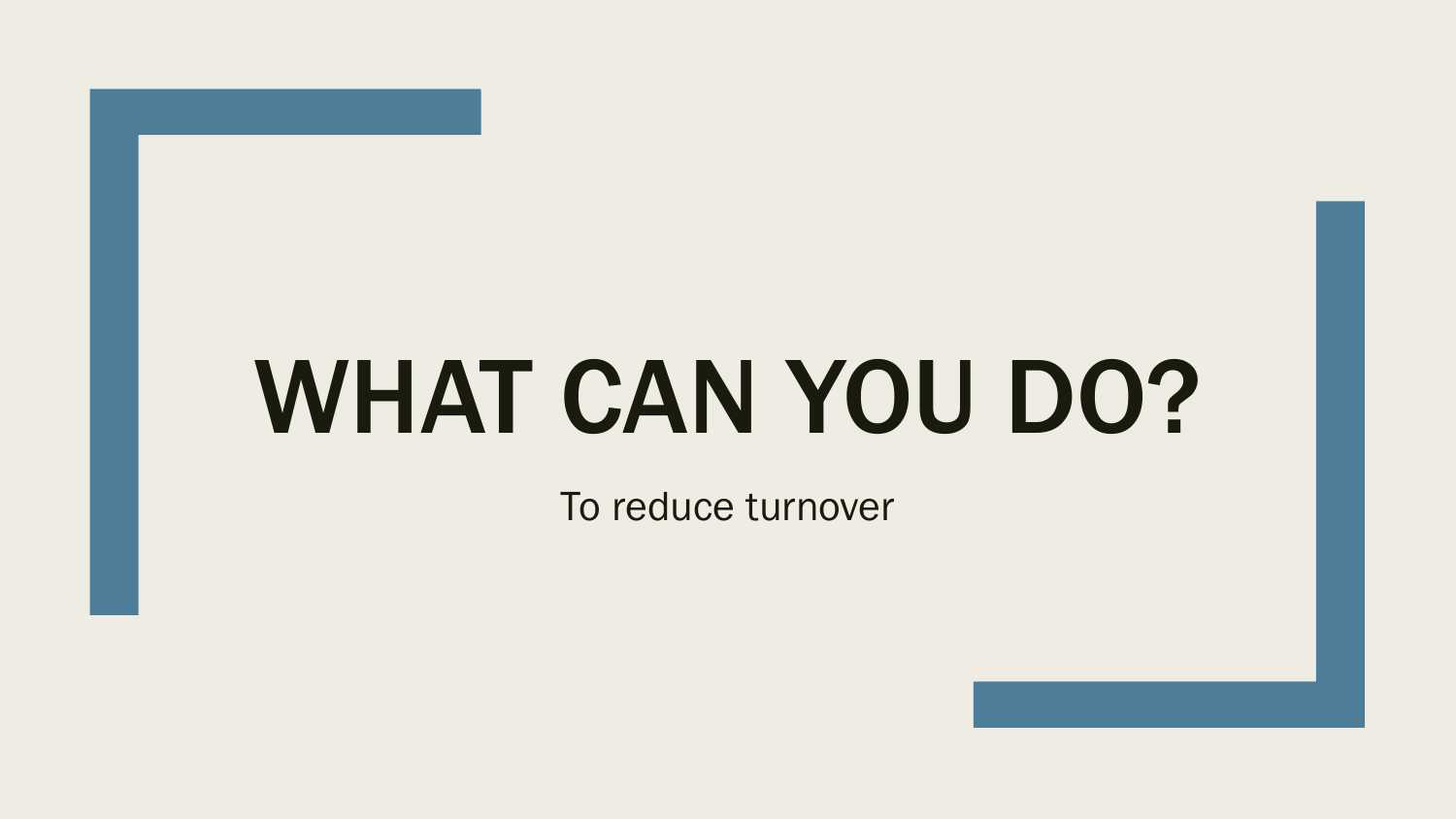## 1. Examine your hiring process

- Use an employee avatar to identify which traits, qualities and skills you require (and those you don't)
- Hire for compatibility, not likeability
- Hire aligned employees who share your values, work ethic and goals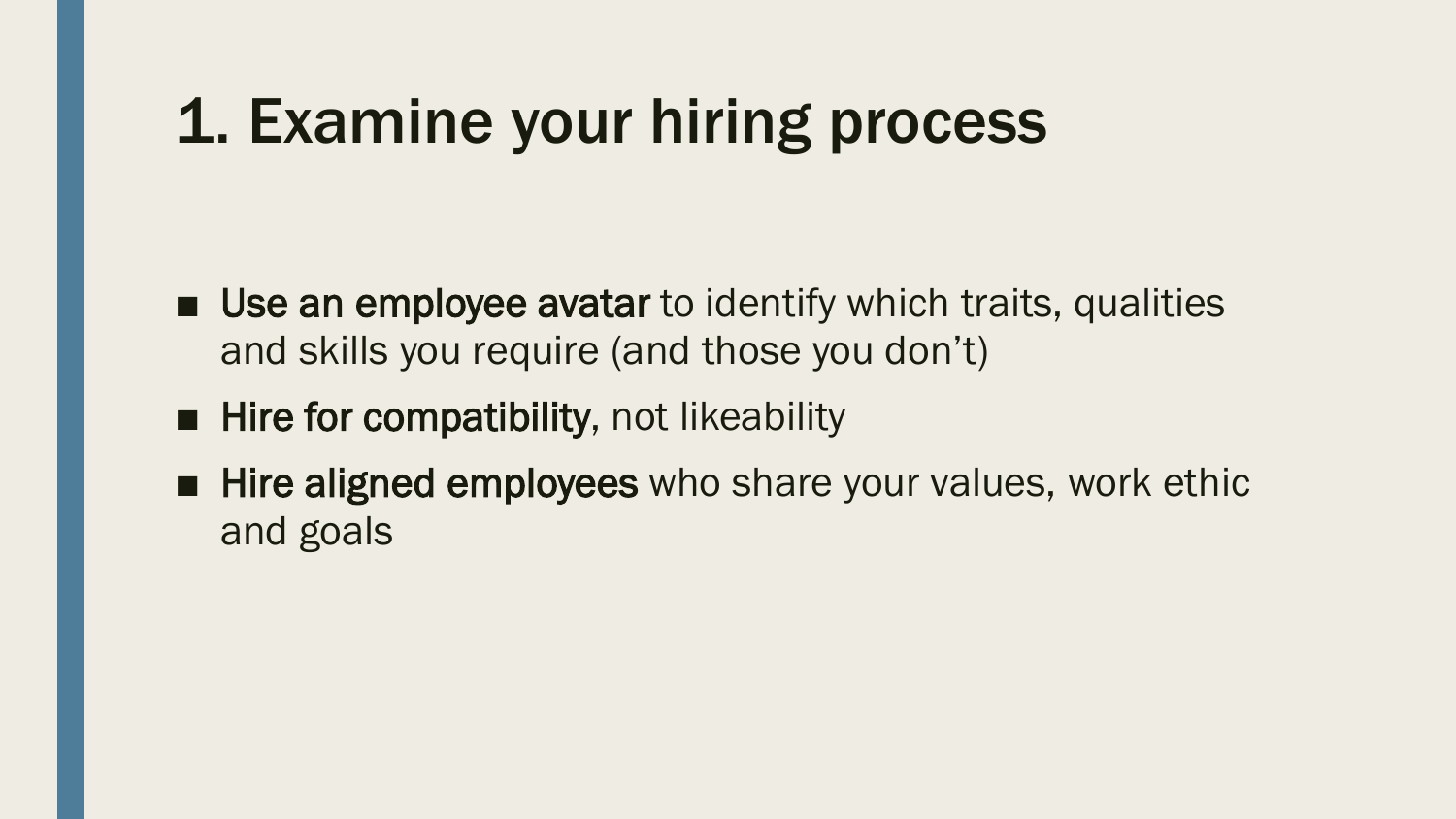## 2. Create an onboarding program

- Onboarding is an ongoing process that introduces your new employee and lasts up to 90 days
- Use the onboarding period to train your new employee, set expectations and make adjustments
- Organize a meaningful orientation day which reinforces the good decision to work for you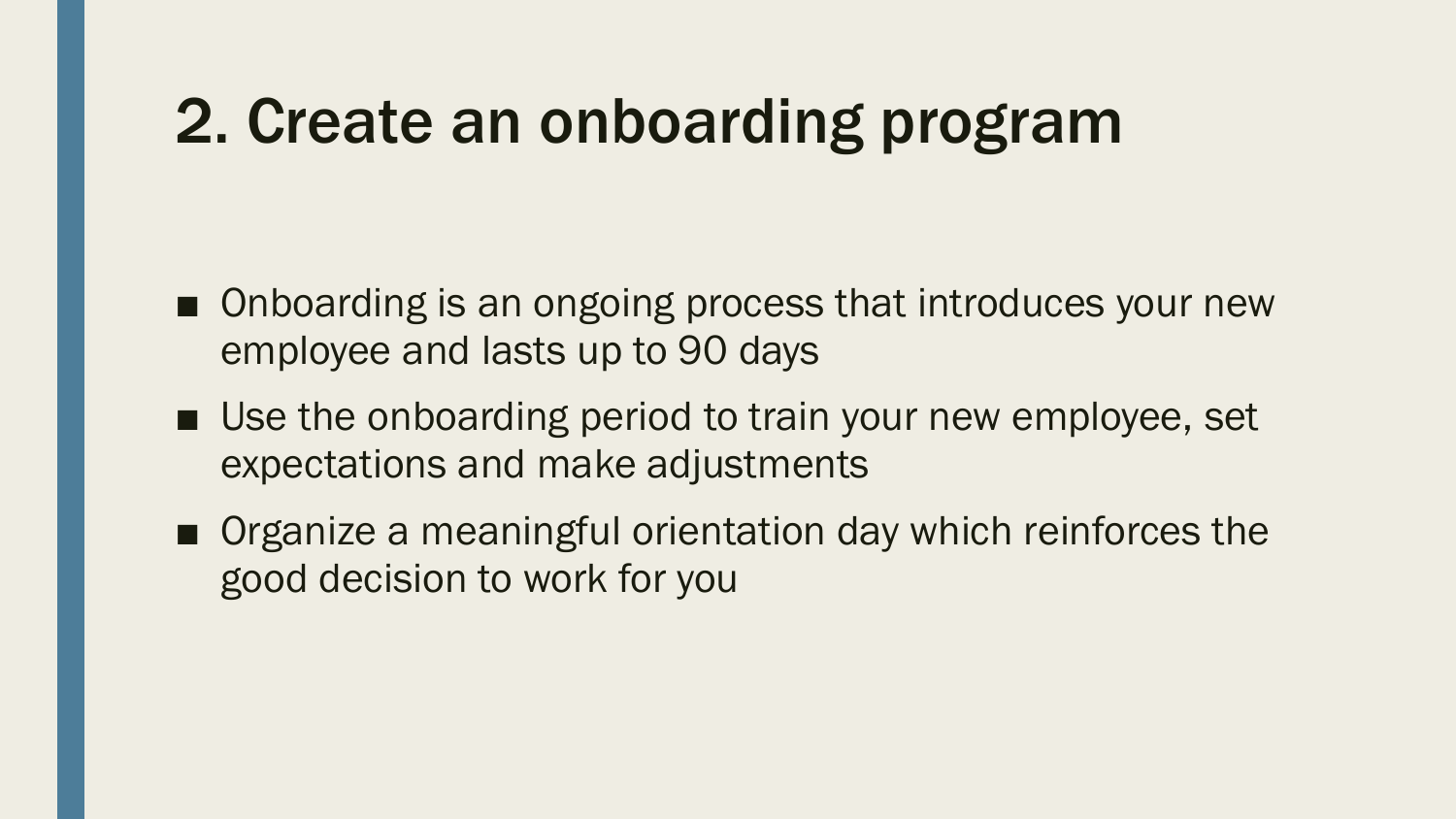### 3. Invest in resources

- Get training that can help you develop your own effective leadership style
- Get a coach so you have a private resource to bounce problems off and get insights on how to manage your emotions and the situation
- Consider installing an Ombuds program if your firm has a high turnover rate or a broken culture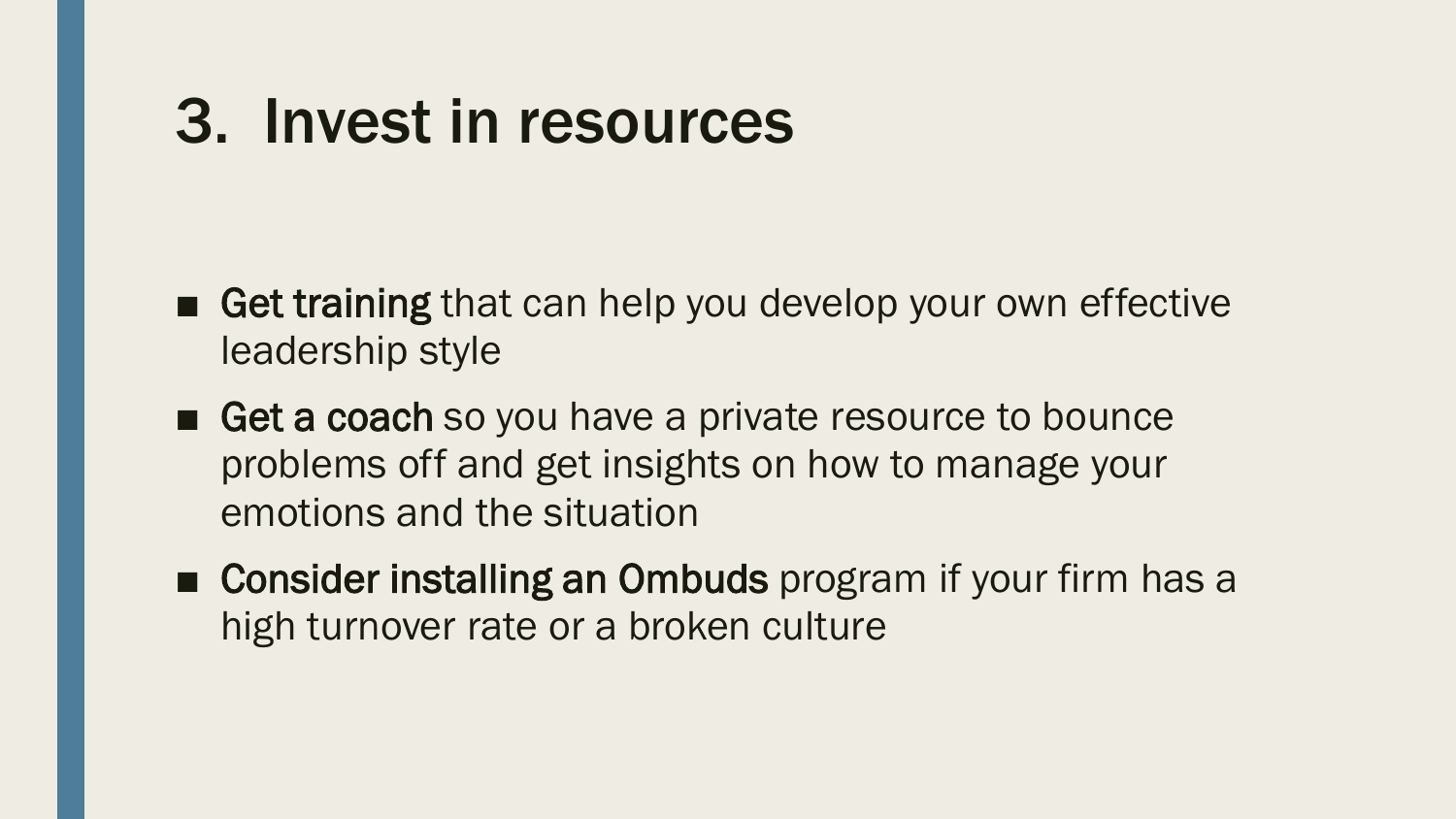## 4. Ask more questions

- Ask employees what their learning style is and what they need to succeed
- Ask regularly about job satisfaction and then make changes if necessary
- Ask how they feel about your culture and do they feel comfortable
- Ask about the future and where your employee wants to take their career then help make that happen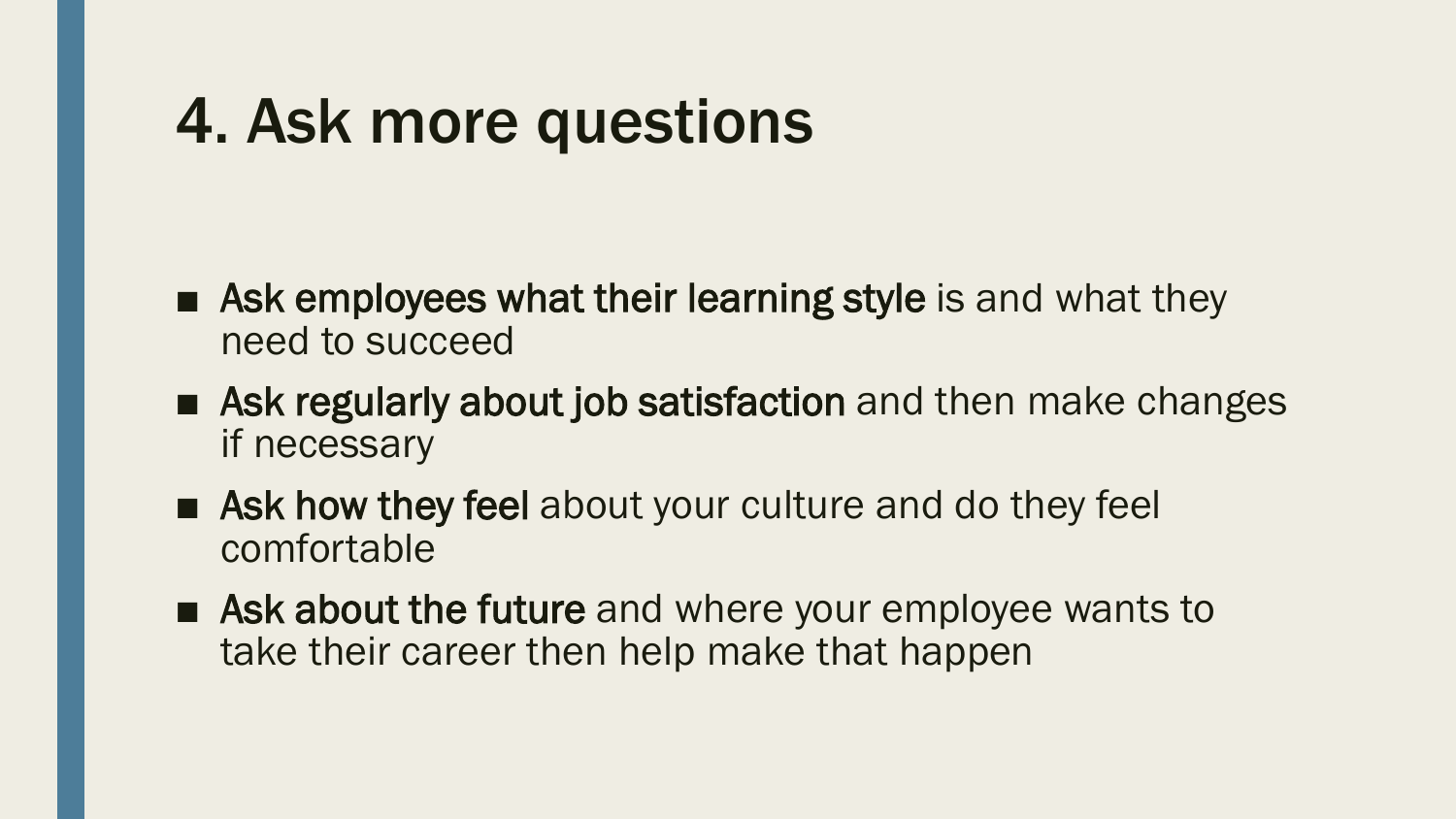## 5. Connect, Context, Clarity

- Connect with your employee as a person, not as the boss. Employees work harder for people they know, like and trust
- Share you firm story and goals so new employees join your mission and become part of something larger.
- Offer context so new employees know how they fit into your community and how their contributions impact reaching your goals
- Be clear and realistic about your expectations for you new employees. No one can read your mind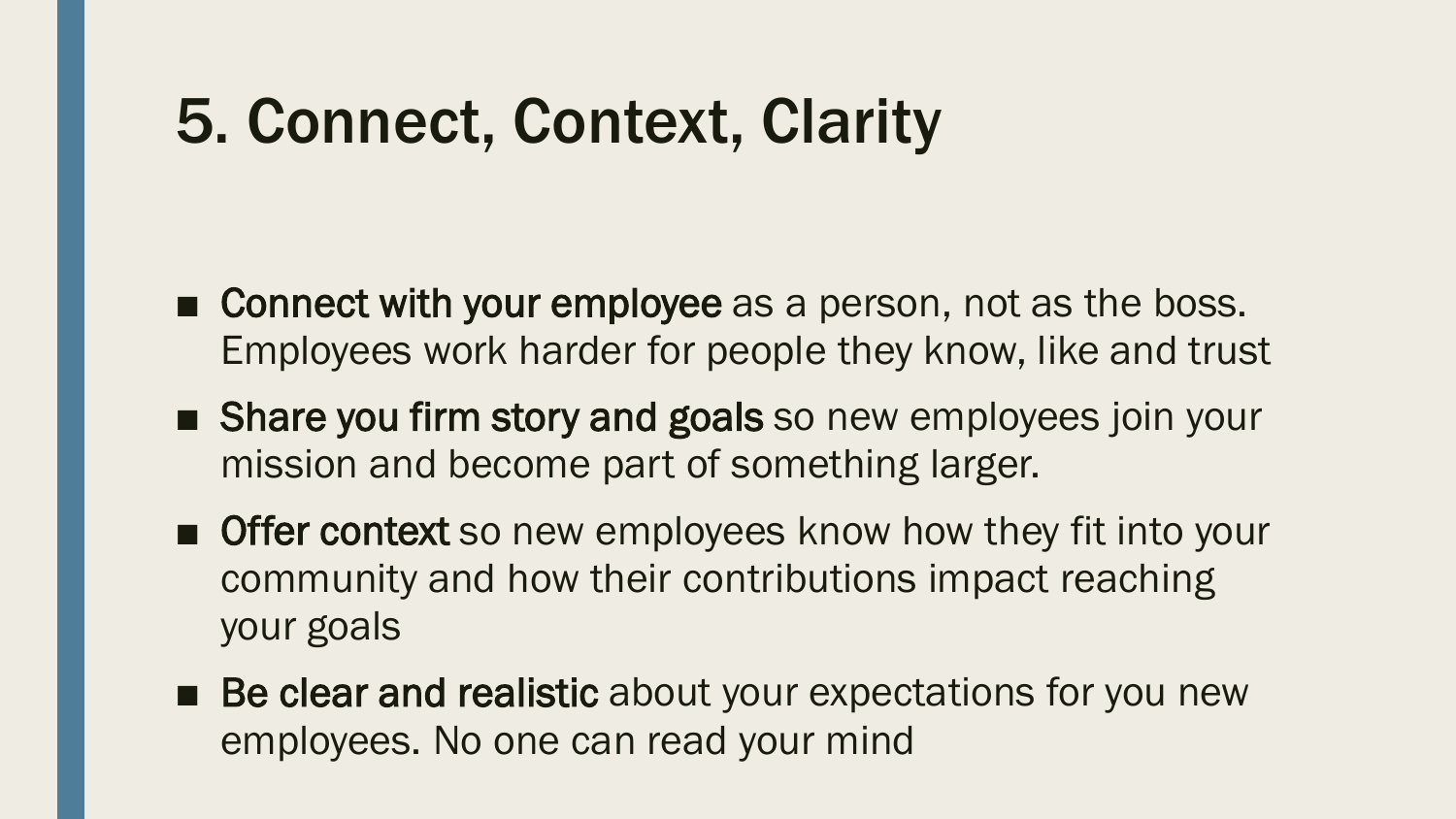#### You can reduce turnover

- Create a culture that people want to be a part of
- Connect with your employees for real and they'll have your back
- Care about their future beyond their time with you
- Hire people who are aligned with you and make you feel confident, free and unstoppable